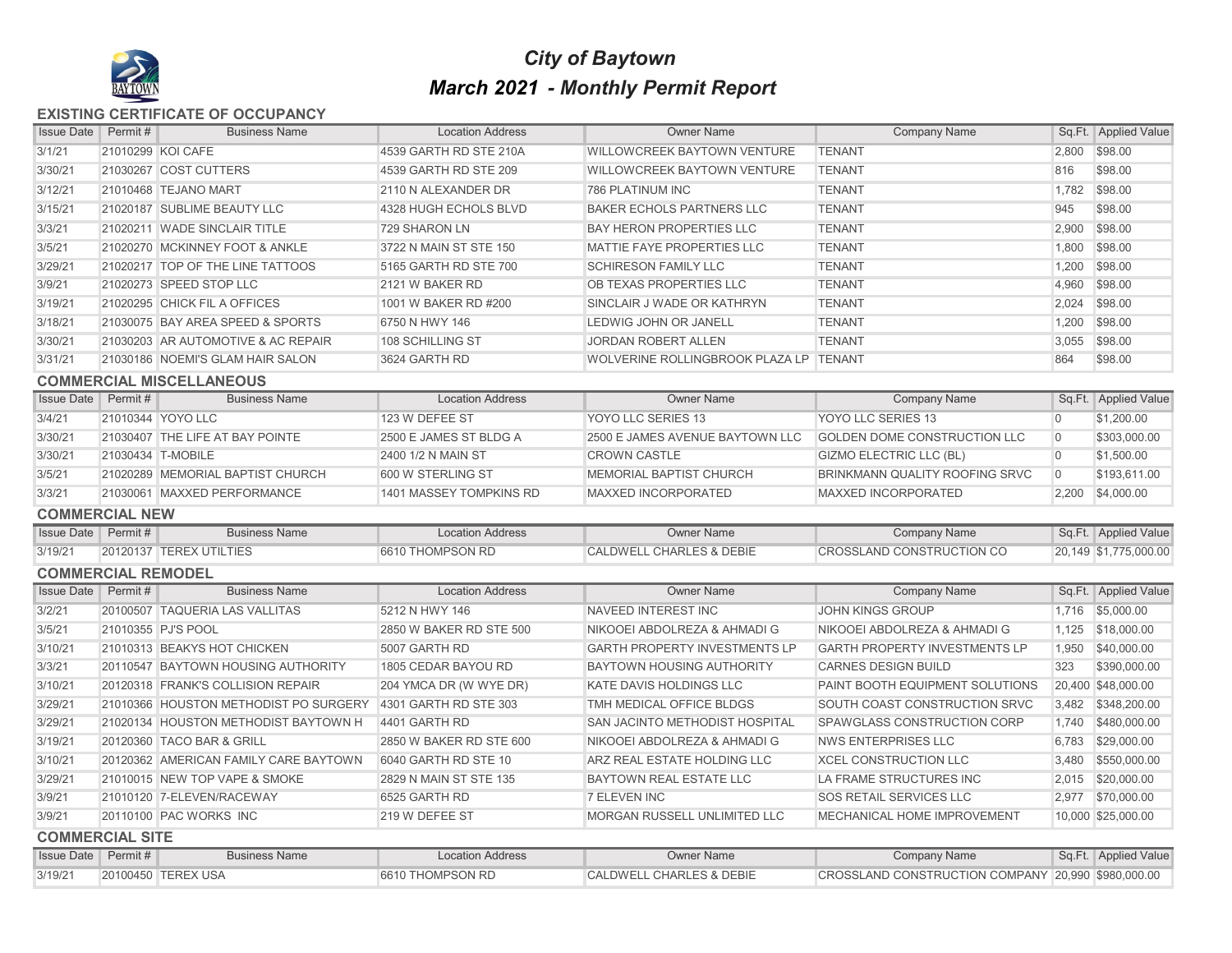## **RESIDENTIAL GARAGE/ CARPORT/ ACCESORY STRUCTURE**

| <b>Issue Date Permit #</b> |                        | <b>Business Name</b> | <b>Location Address</b> | <b>Owner Name</b>                     | <b>Company Name</b>                    |          | Sq.Ft. Applied Value |
|----------------------------|------------------------|----------------------|-------------------------|---------------------------------------|----------------------------------------|----------|----------------------|
| 3/2/21                     | 21010207               |                      | 3103 BAY ISLAND BLVD    | AYALA MYSTY M OR CANTU DANIEL         | <b>TEJAS CARPORTS</b>                  | 1.410    | \$0.00               |
| 3/1/21                     | 21010378               |                      | 6907 N HWY 146          | <b>CLAMON JERRY L &amp; ETUX</b>      | <b>CLAMON JERRY L &amp; ETUX</b>       | 1,900    | \$0.00               |
| 3/26/21                    | 21020091               |                      | 1507 SHERIDAN DR        | FONTENOT JUANITA P                    | UNITED PORTABLE BUILDINGS LLC          | $\Omega$ | \$0.00               |
| 3/25/21                    | 20110466               |                      | 7919 WOOD HOLLOW DR     | <b>SPENCER QUINCY OR GREEN TINA</b>   | H & M GENERAL CONTRACTING (BLDG)       | 240      | \$0.00               |
|                            | <b>NEW RESIDENTIAL</b> |                      |                         |                                       |                                        |          |                      |
| <b>Issue Date</b>          | Permit#                | <b>Business Name</b> | <b>Location Address</b> | <b>Owner Name</b>                     | <b>Company Name</b>                    |          | Sq.Ft. Applied Value |
| 3/4/21                     | 21010202               |                      | 115 WILBURN DR          | <b>HACIENDA SERVICES INC</b>          | CENSEO HOMES (HACIENDA SERVICES) 2,655 |          | \$0.00               |
| 3/23/21                    | 21010203               |                      | 204 E REPUBLIC ST       | <b>BENNETT PEARL EST</b>              | CENSEO HOMES (HACIENDA SERVICES)       | 2,004    | \$0.00               |
| 3/12/21                    | 21010307               |                      | 1245 CHERRY ST          | <b>MORENO CYNTHIA</b>                 | <b>STONEWATER INC</b>                  | 1.356    | \$0.00               |
| 3/9/21                     | 21010415               |                      | 6803 VISTA LEDGE DR     | AFFINITY HUNTERS CREEK DEVELOP        | <b>CHESMAR HOMES</b>                   | 2,724    | \$0.00               |
| 3/9/21                     | 21010418               |                      | 8442 BAY ORCHARD DR     | AFFINITY HUNTERS CREEK DEVELOP        | <b>CHESMAR HOMES</b>                   | 2,711    | \$0.00               |
| 3/9/21                     | 21010402               |                      | 6807 VISTA LEDGE DR     | AFFINITY HUNTERS CREEK DEVELOP        | <b>CHESMAR HOMES</b>                   | 2.784    | \$0.00               |
| 3/9/21                     | 21010450               |                      | 404 E JAMES ST          | <b>HACIENDA SERVICES INC</b>          | CENSEO HOMES (HACIENDA SERVICES)       | 2,004    | \$0.00               |
| 3/1/21                     | 21010472               |                      | 8007 BROOKS CROSSING DR | <b>GROHMAN VENTURE W-1 LTD</b>        | ANGLIA HOMES LP                        | 2,361    | \$0.00               |
| 3/1/21                     | 21020103               |                      | 8319 HUNTINGTON LN      | <b>CHESMAR HOMES</b>                  | <b>CHESMAR HOMES</b>                   | 2,148    | \$0.00               |
| 3/16/21                    | 21020105               |                      | 8406 SILVER STREAK DR   | <b>CHESMAR HOMES LLC</b>              | <b>CHESMAR HOMES</b>                   | 3,011    | \$0.00               |
| 3/17/21                    | 21020116               |                      | 9607 PINEHURST ST       | <b>CASTLEROCK COMMUNITIES LP</b>      | CASTLEROCK COMMUNITIES LP              | 3,126    | \$0.00               |
| 3/1/21                     | 21020173               |                      | 8331 HUNTINGTON LN      | <b>KHOVNANIAN HOMES</b>               | <b>CHESMAR HOMES</b>                   | 2,508    | \$0.00               |
| 3/1/21                     | 21020133               |                      | 114 E ADOUE ST          | <b>MORA MIGUEL &amp; MARIA</b>        | THE LEMOINE COMPANY LLC                | 1,356    | \$0.00               |
| 3/18/21                    | 21020229               |                      | 8439 SUNSET ISLES DR    | CHESMAR HOMES LLC                     | ANGLIA HOMES LP                        | 2,991    | \$0.00               |
| 3/17/21                    | 21020230               |                      | 8415 HUNTERWYCK LN      | AFFINITY HUNTERS CREEK DEVELOP        | <b>CHESMAR HOMES</b>                   | 2,508    | \$0.00               |
| 3/17/21                    | 21020195               |                      | 4607 CRESCENT LAKE CIR  | <b>CASTLEROCK COMMUNITIES LP</b>      | <b>CASTLEROCK COMMUNITIES LP</b>       | 2,733    | \$0.00               |
| 3/18/21                    | 21020303               |                      | 6522 TERRALAGO WAY      | AFFINITY HC INVESTMENT LTD            | <b>ANGLIA HOMES LP</b>                 | 2,991    | \$0.00               |
| 3/2/21                     | 21020304               |                      | 1826 PLANTATION PL      | TEXAS CAPTIAL DEVELOPMENT CORP        | <b>DR HORTON TEXAS LTD</b>             | 2,416    | \$0.00               |
| 3/16/21                    | 21020222               |                      | 402 E JAMES ST          | <b>HACIENDA SERVICES INC</b>          | CENSEO HOMES (HACIENDA SERVICES)       | 1,999    | \$0.00               |
| 3/3/21                     | 21020280               |                      | 6622 BEACON VIEW DR     | AFFINITY HUNTERS CREEK DEVELOP        | <b>K HOVNANIAN HOMES</b>               | 2.439    | \$0.00               |
| 3/23/21                    | 21030023               |                      | 6502 BEACON VIEW DR     | AFFINITY HUNTERS CREEK DEVELOP        | <b>K HOVNANIAN HOMES</b>               | 2,568    | \$0.00               |
| 3/23/21                    | 21030024               |                      | 6506 BEACON VIEW DR     | <b>AFFINITY HUNTERS CREEK DEVELOP</b> | <b>K HOVNANIAN HOMES</b>               | 2,003    | \$0.00               |
| 3/23/21                    | 21030025               |                      | 6510 BEACON VIEW DR     | AFFINITY HUNTERS CREEK DEVELOP        | <b>K HOVNANIAN HOMES</b>               | 2,896    | \$0.00               |
| 3/23/21                    | 21030026               |                      | 6514 BEACON VIEW DR     | <b>AFFINITY HUNTERS CREEK DEVELOP</b> | <b>K HOVNANIAN HOMES</b>               | 2,437    | \$0.00               |
| 3/23/21                    | 21030027               |                      | 6518 BEACON VIEW DR     | AFFINITY HUNTERS CREEK DEVELOP        | K HOVNANIAN HOMES                      | 2,613    | \$0.00               |
| 3/23/21                    | 21030028               |                      | 6602 BEACON VIEW DR     | AFFINITY HUNTERS CREEK DEVELOP        | K HOVNANIAN HOMES                      | 2,896    | \$0.00               |
| 3/23/21                    | 21030029               |                      | 6606 BEACON VIEW DR     | AFFINITY HUNTERS CREEK DEVELOP        | <b>K HOVNANIAN HOMES</b>               | 2,003    | \$0.00               |
| 3/23/21                    | 21030030               |                      | 6610 BEACON VIEW DR     | AFFINITY HUNTERS CREEK DEVELOP        | <b>K HOVNANIAN HOMES</b>               | 2,613    | \$0.00               |
| 3/23/21                    | 21030031               |                      | 6614 BEACON VIEW DR     | AFFINITY HUNTERS CREEK DEVELOP        | <b>K HOVNANIAN HOMES</b>               | 2,896    | \$0.00               |
| 3/16/21                    | 20110462               |                      | 2119 W GULF AVE         | <b>TERRELL &amp; ASSOCIATES LLC</b>   | A-QUALITY REMODELING                   | 1,941    | \$0.00               |
| 3/15/21                    | 21010098               |                      | 900 NORTH RD            | LEYVA GUADALUPE & ALEJANDRO           | A & N CONSTRUCTION                     | 4,765    | \$0.00               |
| 3/15/21                    | 21010099               |                      | 808 NORTH RD            | LEYVA GUADALUPE & ALEJANDRO           | A & N CONSTRUCTION                     | 4,606    | \$0.00               |
| 3/2/21                     | 21010101               |                      | 302 E LOBIT ST          | LERMA ELISA ESTATE OF                 | <b>STONEWATER INC</b>                  | 1,237    | \$0.00               |
| 3/1/21                     | 21010266               |                      | 2003 OREGON ST          | <b>CMOQ INVESTMENTS LLC</b>           | <b>JFO SOLUTIONS LLC</b>               | 1,300    | \$0.00               |

| <b>INCOIDENTIAL ADD UN</b> |          |                      |                         |                    |                                           |  |                      |  |  |
|----------------------------|----------|----------------------|-------------------------|--------------------|-------------------------------------------|--|----------------------|--|--|
| Issue Date   Permit#       |          | <b>Business Name</b> | <b>Location Address</b> | Owner Name         | Company Name                              |  | Sq.Ft. Applied Value |  |  |
| 3/29/21                    | 20120315 |                      | 300 N 7TH ST            | NEWMAN DANIEL PAUL | <b>PJ GENERAL CONSTRUCTION &amp; RENO</b> |  | \$0.00               |  |  |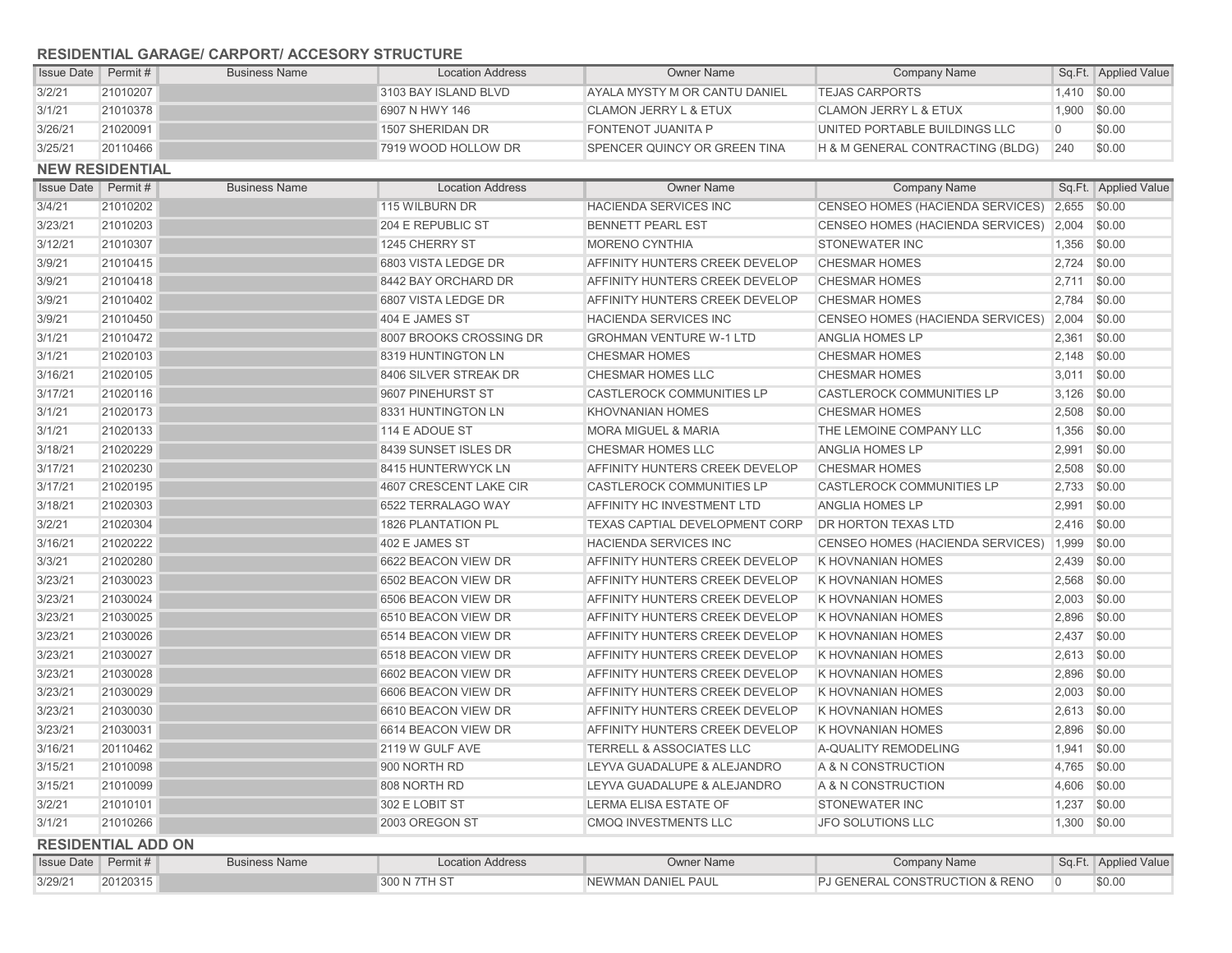| 3/26/21           | 20090530 |                                  | 3046 SPECKLEBELLY DR      | <b>GODINEZ MAX OR GABRIELLE</b>     | <b>GODINEZ MAX OR GABRIELLE</b>           | 2,105          | \$0.00               |
|-------------------|----------|----------------------------------|---------------------------|-------------------------------------|-------------------------------------------|----------------|----------------------|
| 3/31/21           | 20110012 |                                  | 4406 SANTEE DR            | <b>HERRERA JOEL P</b>               | MECHANICAL HOME IMPROVEMENT               | 693            | \$0.00               |
| 3/10/21           | 21030086 |                                  | 4211 CARLISLE CT          | OCHOA ARTHUR D & CANDACE            | OCHOA ARTHUR D & CANDACE                  | 3.680          | \$14,000.00          |
| 3/10/21           | 21030176 |                                  | 4407 SAWGRASS DR          | <b>FRENCH NATHAN</b>                | AFFORDABLE SHADE PATIO COVERS             | 511            | \$0.00               |
| 3/4/21            | 20110240 |                                  | 5212 SHIRLEY ST           | <b>RIVERA SARA</b>                  | <b>RIVERA SARA</b>                        | 283            | \$0.00               |
|                   |          | <b>RESIDENTIAL MISCELLANEOUS</b> |                           |                                     |                                           |                |                      |
| <b>Issue Date</b> | Permit # | <b>Business Name</b>             | <b>Location Address</b>   | <b>Owner Name</b>                   | <b>Company Name</b>                       |                | Sq.Ft. Applied Value |
| 3/15/21           | 21010206 |                                  | 4500 PUEBLO TRL           | MARTINEZ GERMAN OR ASHLEY           | MARTINEZ GERMAN OR ASHLEY                 | 1,494          | \$0.00               |
| 3/26/21           | 21030552 |                                  | 4932 DEERWOOD CIR         | YOUNGER LAVONTE T                   | YOUNGER LAVONTE T                         | $\overline{0}$ | \$0.00               |
| 3/26/21           | 21030557 |                                  | 114 N HOLLY DR            | <b>BARROW PATRICK</b>               | BAY AREA FENCE & GATES LLC                | 67             | \$0.00               |
| 3/5/21            | 20100227 |                                  | 4815 SPRING LN            | HAVER MICHAEL E & ANGELIA J         | HAVER MICHAEL E & ANGELIA J               | $\overline{0}$ | \$0.00               |
| 3/25/21           | 21030245 |                                  | 4901 QUAIL HOLLOW DR      | LOPEZ JORGE                         | EMPIRE SOLAR GROUP LLC (BL)               | $\overline{0}$ | \$0.00               |
| 3/25/21           | 21030260 |                                  | 9931 OLD NEEDLEPOINT ROAD | <b>VERA THOMAS II</b>               | STORM GUARDIAN GENERATORS (BL)            | $\Omega$       | \$0.00               |
| 3/16/21           | 21030331 |                                  | 1001 ROSEWOOD DR          | PALOMO JUAN & MARIA I               | S T CONSTRUCTION (BL)                     | 2,175          | \$0.00               |
| 3/17/21           | 21030363 |                                  | 419 WILLOW LN             | <b>MONTOYA NURIA PATRICIA</b>       | MONTOYA NURIA PATRICIA                    | $\Omega$       | \$0.00               |
| 3/18/21           | 21030384 |                                  | 1601 SIERRA DR            | <b>SMITH ROBERT M</b>               | BAY AREA FENCE & GATES LLC                | $\Omega$       | \$0.00               |
| 3/30/21           | 21020083 |                                  | 1003 S 7TH ST             | OROZCO HILDA G                      | AAA ROOFING & CONSTRUCTION                | $\Omega$       | \$0.00               |
| 3/4/21            | 21020158 |                                  | 3808 MONTEGO DR           | <b>SLACK LYNN G &amp; DARLENE</b>   | <b>GRASTEN POWER TECHNOLOGIES LLC</b>     | $\overline{0}$ | \$0.00               |
| 3/3/21            | 21020178 |                                  | 10518 LAUREN CREEK DR     | <b>BRUECK WILLIAM LOWERY III</b>    | <b>B &amp; M ASSESSMENT SERVICES (BL)</b> | $\Omega$       | \$0.00               |
| 3/5/21            | 21020182 |                                  | 7102 CHINOOK ST           | <b>TERRELL JACOB</b>                | <b>LONE STAR PRIDE</b>                    | $\overline{0}$ | \$0.00               |
| 3/1/21            | 21020189 |                                  | 302 MERIDIAN BLVD         | <b>ZABALETA HUGO</b>                | SYNAPTIC SOLAR                            | $\Omega$       | \$0.00               |
| 3/23/21           | 21030459 |                                  | 619 PEGGY ST              | <b>GARZA RIGOBERTO</b>              | <b>REIVNT LLC</b>                         | $\Omega$       | \$0.00               |
| 3/19/21           | 21030395 |                                  | 208 E DEFEE ST            | CANTU JUAN & VERONICA               | <b>B RODRIGUEZ FOUNDATION</b>             | $\Omega$       | \$0.00               |
| 3/23/21           | 21030443 |                                  | 5414 SHIRLEY ST           | <b>S&amp;S TEXAS PROPERTIES LLC</b> | <b>BOOST FOUNDATION REPAIR</b>            | $\Omega$       | \$0.00               |
| 3/25/21           | 21030526 |                                  | 4414 IRONWOOD DR          | <b>GARCIA RICHARD &amp; CYNTHIA</b> | <b>BAY AREA FENCE &amp; GATES LLC</b>     | $\Omega$       | \$0.00               |
| 3/3/21            | 21020277 |                                  | 10102 TWISTED OAK ST      | ONTIVEROS JOSE S                    | ONTIVEROS JOSE S                          | 1,216          | \$0.00               |
| 3/12/21           | 21020318 |                                  | 805 WILLOW ST             | PACHECO LUIS OR ESMERALDA C         | PACHECO LUIS OR ESMERALDA C               | 1,050          | \$0.00               |
| 3/5/21            | 21020321 |                                  | 3034 SPECKLEBELLY DR      | CASTRO ANA OR RANGEL EGLIS          | SUNRUN INSTALLATION SERVICES (BL)         | $\overline{0}$ | \$0.00               |
| 3/5/21            | 21030016 |                                  | 217 WILDWOOD ST           | <b>HOLT LORETTA G</b>               | <b>BAY AREA FENCE &amp; GATES LLC</b>     | $\overline{0}$ | \$0.00               |
| 3/2/21            | 21020262 |                                  | 516 GRANTHAM RD           | <b>DOWDEY DAVE</b>                  | OLSHAN FOUNDATION REPAIR CO               | 2,176          | \$0.00               |
| 3/29/21           | 21020231 |                                  | 1806 ALABAMA ST           | LE JOHN                             | <b>LANDU BROTHERS</b>                     | $\overline{0}$ | \$0.00               |
| 3/2/21            | 21020237 |                                  | 215 AVENUE L              | POLO JUANITA                        | ALLIED FOUNDATION SPECIALISTS             | $\Omega$       | \$0.00               |
| 3/2/21            | 21020244 |                                  | 3903 HYBRID CT            | ROPERO YOHAN HUMBERTO               | EMPIRE SOLAR GROUP LLC (BL)               | $\overline{0}$ | \$0.00               |
| 3/3/21            | 21020247 |                                  | 411 S BURNETT DR          | <b>WATTS JAMIE A &amp; KERRY E</b>  | WATTS JAMIE A & KERRY E                   | $\overline{0}$ | \$0.00               |
| 3/2/21            | 21030017 |                                  | 4009 STONEYBROOK ST       | <b>COFFEY LADON S</b>               | BAY AREA FENCE & GATES LLC                | $\Omega$       | \$0.00               |
| 3/9/21            | 21030045 |                                  | 708 NORTH RD              | ARCENEAUX ANDREW & CATHY M          | <b>GO ELECTRIC (BL)</b>                   | 2,640          | \$0.00               |
| 3/3/21            | 21030065 |                                  | 2003 ROSILLE ST           | <b>BRINKMAN SHANNON</b>             | ALLIED FOUNDATION SPECIALISTS             | $\Omega$       | \$0.00               |
| 3/23/21           | 21030067 |                                  | 2107 NEW YORK ST          | <b>SALINAS CARLOS</b>               | <b>GREEN LIGHT SOLAR (BL)</b>             | $\overline{0}$ | \$31,967.00          |
| 3/18/21           | 21030034 |                                  | 2815 FERRY RD             | ZOOK JANELLE M                      | SUNRUN INSTALLATION SERVICES (BL)         | $\overline{0}$ | \$0.00               |
| 3/9/21            | 21030047 |                                  | 1738 COUNTRY CLUB COVE DR | <b>WHITMAN WILLIAM GARY</b>         | <b>GO ELECTRIC (BL)</b>                   |                | 2,576 \$0.00         |
| 3/4/21            | 21030105 |                                  | 4704 BURNING TREE DR      | RAMIREZ JEFFERY                     | RAMIREZ JEFFERY                           | $\overline{0}$ | \$0.00               |
| 3/9/21            | 21030112 |                                  | 3405 DEL NORTE DR         | <b>STEWART LAURA</b>                | OLSHAN FOUNDATION REPAIR CO               | 2,027          | \$0.00               |
| 3/31/21           | 21030109 |                                  | 4907 CRESCENT LAKE CIR    | SINGH PREET M                       | RED BEARD CONSTRUCTION LLC                | 500            | \$0.00               |
| 3/10/21           | 21030145 |                                  | 4207 THYME CIR            | <b>GUERRERO BEATRIZ</b>             | SUNRUN INSTALLATION SERVICES (BL)         | $\overline{0}$ | \$0.00               |
| 3/25/21           | 21030184 |                                  | 3514 RED CEDAR BND        | <b>SHULL KAREN A</b>                | SUNRUN INSTALLATION SERVICES (BL) 0       |                | \$0.00               |